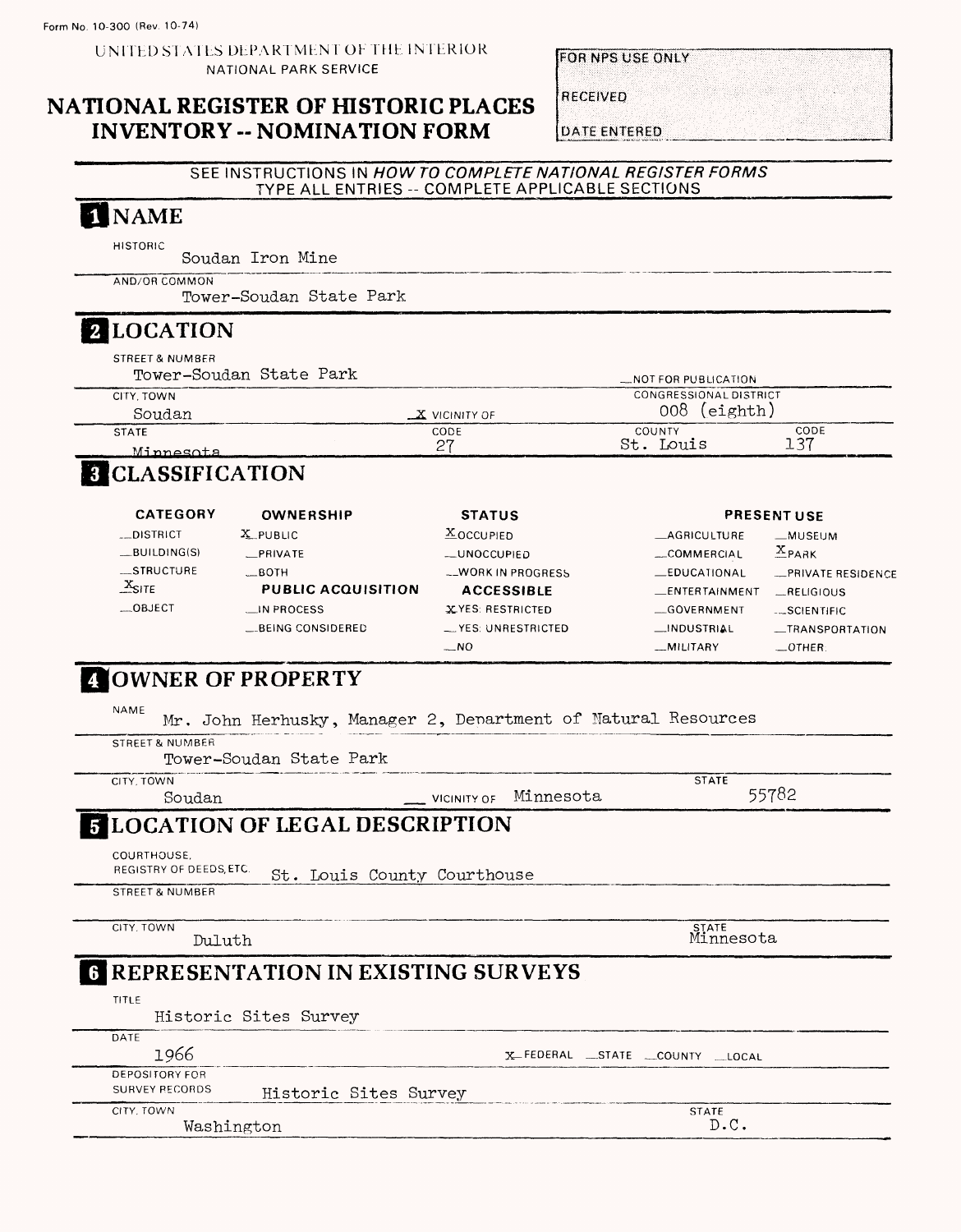# **Z** DESCRIPTION

|                | <b>CONDITION</b>    | <b>CHECK ONE</b>   | <b>CHECK ONE</b>       |
|----------------|---------------------|--------------------|------------------------|
| $\_$ EXCELLENT | <b>DETERIORATED</b> | <b>__UNALTERED</b> | <b>X_ORIGINAL SITE</b> |
| XGOOD          | __RUINS             | <b>XALTERED</b>    | DATE<br>__MOVED        |
| $\_$ FAIR      | __UNEXPOSED         |                    |                        |

DESCRIBE THE PRESENT AND ORIGINAL (IF KNOWN) PHYSICAL APPEARANCE

The Soudan Iron Mine extends to a depth of  $2,500$  feet, with drifts or tunnels running three-fourths of a mile to the east and west of the main shaft. A number of original structures remain intact from the mining period these include: the engine house. Its 3000 feet of cable weighs 3 1/2 tons and, hoisting with a 600 horsepower motor and 39 foot cable drum, can lift ore and rock at 1000 feet per minute. A 500 horsepower air compressor, the transformers, D.C. generators and boilers are also located here; pumping stations. One is maintained on the 12th, 22nd, and 27th levels. These pump water out of the mines at the rate of 350 gallons per minute; a crusher house. A single crusher worked here from  $1892$  until  $1924$ , when a second was installed. Each reduced ore, the hardest in this country, to pieces seven inches in size; the drill shop, where used drill bits were restored to workable condition. A diamond bit would work an average of 30 feet of ore daily at  $2400$  r.p.m.'s and had to be sharpened by sandblasting; the dry house, which contained 200 lockers, showers and sinks. It is in temporary use as a visitor center until a more permanent structure can be built. The  $1,000$  acre Tower-Soudan State Park contains the overgrown open pits from the  $1884-1890'$ 1890's period of mining. Also standing are the No. 8 shaft, where underground tours begin, the Alaska shaft [abandoned], and the smokestack from an abandoned brick air compressor north of the mine at Stud's Bay. A parking lot and small picnic area have been developed southwest of the mining center. The railroad which ran up to the crusher building is gone.

## Addendum:

All of the equipment and structures indicated in the photographs are from the twentieth century mining period. The dates are as follows: twentieth century mining period,

Engine house-1901 Air compressor- 1925 Crusher house- 1904 Drill shop- 1917 Dryhouse- 1925 Machine shop-1925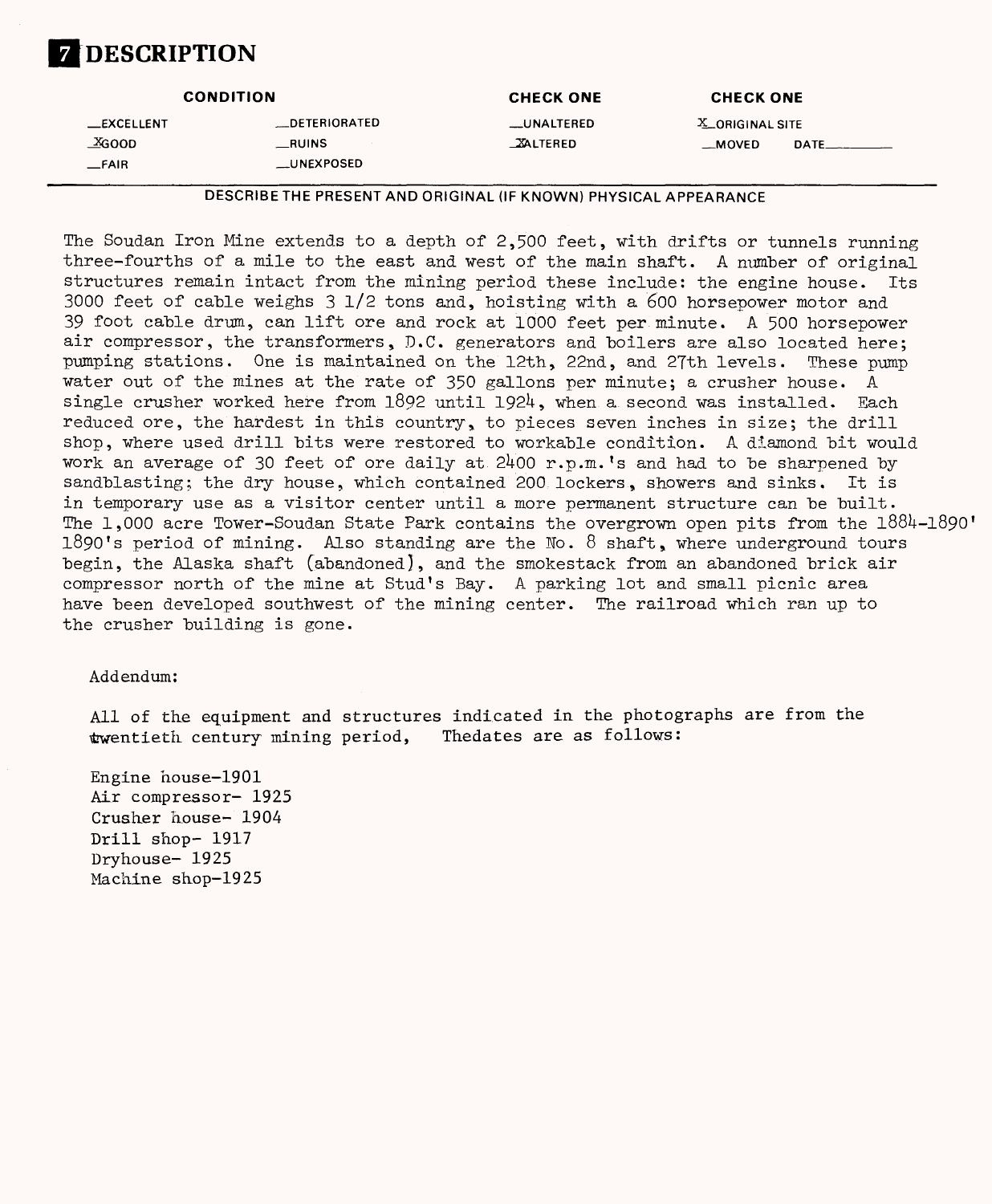

| <b>PERIOD</b>                                                                                                |                                                                                                                                                           | AREAS OF SIGNIFICANCE -- CHECK AND JUSTIFY BELOW                                                                                                    |                                                                                                                                 |                                                                                                                          |
|--------------------------------------------------------------------------------------------------------------|-----------------------------------------------------------------------------------------------------------------------------------------------------------|-----------------------------------------------------------------------------------------------------------------------------------------------------|---------------------------------------------------------------------------------------------------------------------------------|--------------------------------------------------------------------------------------------------------------------------|
| _PREHISTORIC<br>$-1400-1499$<br>$-1500-1599$<br>$-1600-1699$<br>$-1700-1799$<br>$\_X1800 - 1899$<br>$-1900-$ | <b>ARCHEOLOGY-PREHISTORIC</b><br><b>ARCHEOLOGY-HISTORIC</b><br><b>AGRICULTURE</b><br><b>ARCHITECTURE</b><br>$-ART$<br>$\equiv$ COMMERCE<br>COMMUNICATIONS | COMMUNITY PLANNING<br>$\equiv$ CONSERVATION<br>$\_E$ CONOMICS<br>$E$ DUCATION<br>$R$ ENGINEERING<br>EXPLORATION/SETTLEMENT<br>$\frac{X}{2}$ NDUSTRY | LANDSCAPE ARCHITECTURE<br>$\equiv$ LAW<br><b>LUTERATURE</b><br>_MILITARY<br>__MUSIC<br><b>PHILOSOPHY</b><br>POLITICS/GOVERNMENT | RELIGION<br>$\equiv$ SCIENCE<br>__SCULPTURE<br>_SOCIAL/HUMANITARIAN<br>__THEATER<br>__TRANSPORTATION<br>_OTHER (SPECIFY) |
|                                                                                                              |                                                                                                                                                           | $\Box$ INVENTION                                                                                                                                    |                                                                                                                                 |                                                                                                                          |

## **SPECIFIC DATES BUILDER/ARCHITECT**

### **STATEMENT OF SIGNIFICANCE**

The Soudan Iron Mine is the oldest and deepest in Minnesota. Its opening in 1884 marked the beginning of the exploitation of one of the rechest iron ore deposits in the world and the emergency of Minnesota as the leading iron-ore producing state in America.

The existence of iron ore deposits in Minnesota was reported as early as 1850. But their development occurred only when Charlemagne Tower, a wealthy Pennsylvania industrialist, became interested in the Vermilion Range. After sending Prof. Albert H. Chester to report on both the Mesabi and the Vermilion Ranges, Tower purchased more than 20,000 acres of land in the Vermilion Range in l880. In 1882 he incorporated the Minnesota Iron Company and a year later gained control of the Duluth and Iron Range Railroad, which he completed in 1884. Tower thus linked his projected mine fields with his own private line to Two Harbors on Lake Superior.

The first iron ore mined in Minnesota was shipped from the Breitung pit of the Soudan mine on July 31, 1884. At its peak production in 1892 the Soudan mine shipped more than 568,000 long ton@ of high-grade iron ore and employed 1,800 men. Accidents were frequent; a third-generation retired miner at Soudan recalled his grandfather saying that "in the open pit days the wagon went by every day with the bodies." Open pit mining ceased in the 1890's. Silicosis, the iron miner's equivalent of black lune, was contracted by many if not most miners. It was only in 1937 that the CIO first organized some Soudan workers into a labor union.

Active from  $1884$  until 1962, the mine and 1,000 acres of land were given to the State of Minnesota by U.S. Steel in 1963. The mine is now part of the Tower-Soudan State Park near Tower-Soudan, Minnesota. \*\*\*

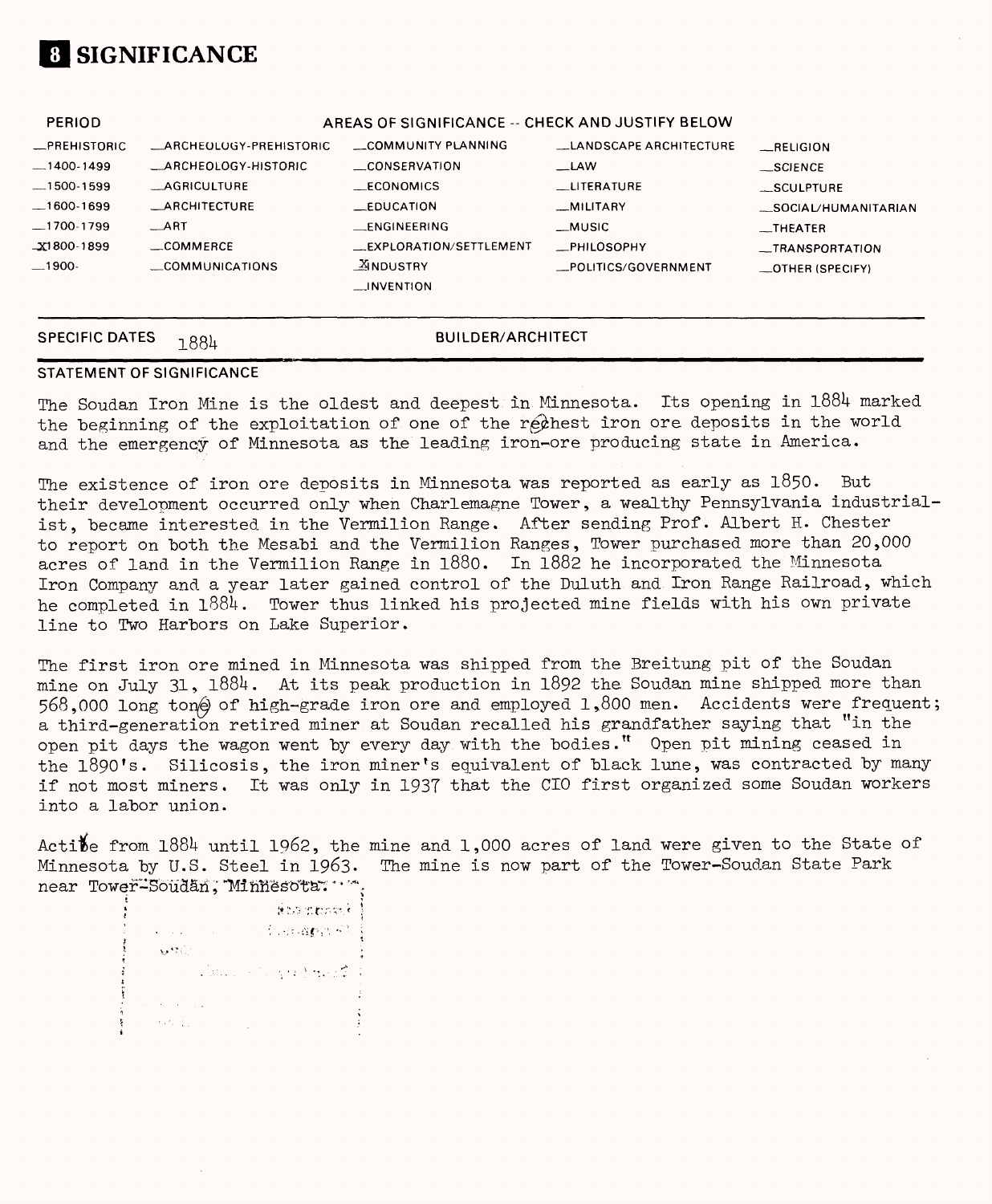# **J MAJOR BIBLIOGRAPHICAL REFERENCES**

Snell, Charles ¥., "Soudan Iron Mine," Historic Sites Survey report, 1966. Tower Chamber of Commerce, "Soudan Mine History," informational outline.

Bob Burke,Ed. "Iron Ore and Men" , Jubilee REoprt.

**Jean A Brookins, Minnesota's Historic Sites, St. Paul 1963**

| $\boxed{\textbf{10}}\textbf{GEOGRAPHICAL DATA}_{\textbf{0}_1}$                                                                                                       |                         |               |                                                                                    |                                       |
|----------------------------------------------------------------------------------------------------------------------------------------------------------------------|-------------------------|---------------|------------------------------------------------------------------------------------|---------------------------------------|
| ACREAGE OF NOMINATED PROPERTY                                                                                                                                        |                         |               |                                                                                    |                                       |
| UTM REFERENCES                                                                                                                                                       |                         |               |                                                                                    |                                       |
|                                                                                                                                                                      |                         |               |                                                                                    |                                       |
| $A\left[1, 5\right]$ $[5\left[5, 8\left[1, 7\right.0\right)]$ $[5, 4\left[9, 7\left[3, 4\right.0\right)]$<br>zone easting northing                                   |                         |               | $B[\frac{1}{2}5]$ $558180$                                                         | 5496200                               |
|                                                                                                                                                                      |                         |               | <b>NORTHING</b>                                                                    |                                       |
| $c_{1,1}$ $s_{1}$ $s_{1,2}$ $s_{1,3}$ $s_{1,4}$ $s_{1,5}$                                                                                                            |                         |               | plus stude and Lade.                                                               | 66 5 O                                |
| <b>VERBAL BOUNDARY DESCRIPTION</b>                                                                                                                                   |                         |               |                                                                                    |                                       |
| The Soudan Iron Mine is located entirely within the Tower-Soudan State Park.                                                                                         |                         |               |                                                                                    | The                                   |
| park is entirely State-owned and extends north of the actual mining area to Lake                                                                                     |                         |               |                                                                                    |                                       |
| Vermilion and Stuntz Bay, providing an historic and unobtrusive setting for the                                                                                      |                         |               |                                                                                    |                                       |
| mining area proper.<br>state park.                                                                                                                                   | See Continuation sheet, |               | The landmark boundaries [include only a portion of the                             |                                       |
|                                                                                                                                                                      |                         |               |                                                                                    |                                       |
|                                                                                                                                                                      |                         |               |                                                                                    |                                       |
|                                                                                                                                                                      |                         |               | LIST ALL STATES AND COUNTIES FOR PROPERTIES OVERLAPPING STATE OR COUNTY BOUNDARIES |                                       |
|                                                                                                                                                                      |                         |               |                                                                                    |                                       |
| <b>STATE</b>                                                                                                                                                         | CODE                    | COUNTY        |                                                                                    | CODE                                  |
|                                                                                                                                                                      |                         |               |                                                                                    |                                       |
| <b>STATE</b>                                                                                                                                                         | CODE                    | <b>COUNTY</b> |                                                                                    | CODE                                  |
|                                                                                                                                                                      |                         |               |                                                                                    |                                       |
| <b>IL FORM PREPARED BY</b>                                                                                                                                           |                         |               |                                                                                    |                                       |
| NAME / TITLE                                                                                                                                                         |                         |               |                                                                                    |                                       |
| Stephen Lissandrello, Historian, Landmarks Review Project                                                                                                            |                         |               |                                                                                    |                                       |
| ORGANIZATION                                                                                                                                                         |                         |               | DATE                                                                               |                                       |
| Historic Sites Survey, National Park Service                                                                                                                         |                         |               | 1/3/76                                                                             |                                       |
| <b>STREET &amp; NUMBER</b><br>1100 L Street, NW.                                                                                                                     |                         |               | <b>TELEPHONE</b><br>202-523-5464                                                   |                                       |
| <b>CITY OR TOWN</b>                                                                                                                                                  |                         |               | <b>STATE</b>                                                                       |                                       |
| Washington                                                                                                                                                           |                         |               | D.C. 20240                                                                         |                                       |
|                                                                                                                                                                      |                         |               |                                                                                    |                                       |
| <b>IZ STATE HISTORIC PRESERVATION OFFICER CERTIFICATION</b>                                                                                                          |                         |               |                                                                                    |                                       |
|                                                                                                                                                                      |                         |               | THE EVALUATED SIGNIFICANCE OF THIS PROPERTY WITHIN THE STATE IS:                   |                                       |
| NATIONAL ____                                                                                                                                                        |                         | STATE         | <b>COUAL</b>                                                                       |                                       |
|                                                                                                                                                                      |                         |               |                                                                                    |                                       |
| As the designated State Historic Preservation Officer for the National Historic Preservation                                                                         |                         |               |                                                                                    |                                       |
| hereby nominate this property for inclusion in the National Register and certify that prince been<br>criteria and procedures set forth by the National Park Service. |                         |               |                                                                                    | evaluated according<br>to the<br>dato |
|                                                                                                                                                                      |                         |               |                                                                                    |                                       |
| FEDERAL REPRESENTATIVE SIGNATURE                                                                                                                                     |                         |               |                                                                                    |                                       |
| TITLE                                                                                                                                                                |                         |               | Márkel,                                                                            |                                       |
|                                                                                                                                                                      |                         |               |                                                                                    |                                       |
| FOR NPS USE ONLY                                                                                                                                                     |                         |               |                                                                                    |                                       |
| I HEREBY CERTIFY THAT THIS PROPERTY IS INCLUDED IN THE NATIONAL REGISTER                                                                                             |                         |               |                                                                                    |                                       |
|                                                                                                                                                                      |                         |               | DATE                                                                               |                                       |
| DIRECTOR, OFFICE OF ARCHEOLOGY                                                                                                                                       |                         | TION          |                                                                                    |                                       |
| <b>ATTEST:</b>                                                                                                                                                       |                         |               | DATE                                                                               |                                       |
| <b>KEEPER OF THE NATIONAL REGISTER</b>                                                                                                                               |                         |               |                                                                                    |                                       |
|                                                                                                                                                                      |                         |               |                                                                                    |                                       |
|                                                                                                                                                                      |                         | Liva biyas    |                                                                                    |                                       |

(MAPROSET) FRESTORIC